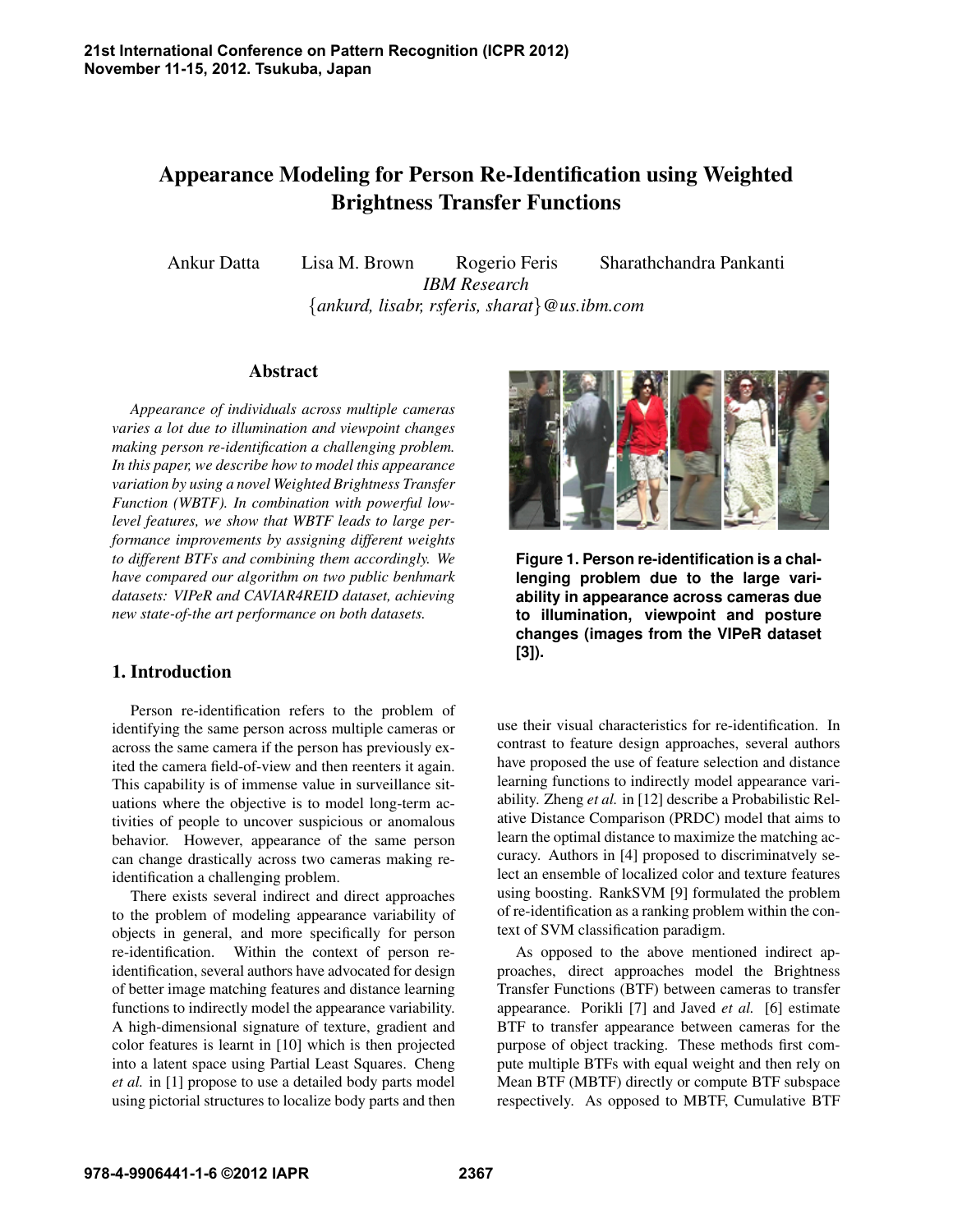

**Figure 2. Two examples from VIPeR [3] that show strong change in appearance of the same person from camera** 1 **(first image) to camera** 2 **(third image) due to large changes in illumination conditions. WBTF-based appearance transfer (middle image) mitigates these strong illumination effects.**

(CBTF) [8] first accumulates all the observations and then computes a CBTF to preserve observations that may be under-represented. However, CBTF approach, like MBTF approaches, assigns equal weight to all the observations.

In contrast to MBTF and CBTF, we present a novel approach that uses a Weighted Brightness Transfer Function (WBTF) that assigns unequal weights to observations based on how close they are to test observations. Observations from the training dataset that are close in feature space to the test observation are assigned higher weights for the purpose of BTF computation compared to observations that are distant. We also describe the use of a high-dimensional signature of color and texture features for the purpose of image matching. The main contributions of our work are thus two-fold: 1) A novel WBTF that models appearance BTF using weights of observations proportional to their distance in the feature space. 2) A high-dimensional color and texture signature for image matching. Together, these two contributions have lead to a new state-of-the art performance on two public benchmark dataset: VIPeR [3] and CAVIAR4REID [1]. In the next section, we describe our approach for constructing WBTF and image matching signature.

#### 2. Weighted Brightness Transfer Function

Given a pair of observation  $O_i$  and  $O_j$  corresponding to the same observation from two cameras  $C_i$  and  $C_j$ , a BTF function  $H_i^j$  transfers a brightness value  $B_i$  in  $O_i$ to its corresponding brightness value  $B_j$  in  $O_j$ ,

$$
B_j = H_i^j(B_i). \tag{1}
$$

In order to calculate  $H_i^j$ , we would need pixel to pixel correspondences between  $O_i$  and  $O_j$ , however this is not possible for person re-identification due to self-occlusions and viewpoint changes. Therefore, we employ normalized cumulative histograms of object brightness values for the computation of  $H_i^j$  under the assumption that the percentage of brightness values less than or equal to  $B_i$  in  $O_i$  is equal to the percentage of brightness values less than or equal to  $B_j$  in  $O_j$  [6, 5]. Note that object observations  $O_i$  and  $O_j$  correspond only to the areas of the image that represent the person. Let  $H_i$  and  $H_j$  be the normalized cumulative brightness histograms of observations  $O_i$  and  $O_j$  respectively then,

$$
H_i(B_i) = H_j(B_j) = H_j(H_i^j(B_i)).
$$
 (2)

The BTF function  $H_i^j$  can thus be computed as follows,

$$
H_i^j(B_i) = H_j^{-1}(H_i(B_i)),
$$
\n(3)

where  $H^{-1}$  is the inverted cumulative histogram. In case of a color image, each color channel needs to be transformed separately. Associated with every training pair of images,  $\{O_i, O_j\}$ , we now have its BTF  $H_i^j$ .

Let  $O_i^T$  be a test image from cameras  $C_i$ . Additionally let  $O_i^T(p)$  and  $O_i^T(\tilde{p})$  represent a segmentation of  $O_i^T$  into person(foreground) and nonperson(background) image regions respectively (we defer the description of how we segment an image into person/non-person regions until Section 2.1). Then let,

$$
D^{H} = \{ {}^{k}H_{i}^{j} | \alpha_{k} = \psi(O_{i}^{T}(\tilde{p}), O_{i}(\tilde{p})), \alpha_{k} \leq \delta \}, \tag{4}
$$

$$
|D^{H}| = K,
$$

be a set of  $K$  BTFs associated with  $K$  training images  $O_i(\tilde{p})$  whose background areas are at most  $\delta$  distance away in the feature-space from the background areas of the test image  $O_i^T(\tilde{p})$ ,  $\psi$  is the bhattacharyya distance between the feature representations described in Section 2.2 and  $\alpha_k$  is the matching cost. Then a Weighted BTF (WBTF) is defined as a linear combination of all the BTFs in  $D^H$ .

$$
H_{WBTF} = \sum_{k=1}^{K} \alpha_k{}^k H_i^j.
$$
 (5)

The principal advantage of  $H_{WBTF}$  is that it assigns more weight to the BTF of those images that are closer to the test image as opposed to assigning equal weight to all BTFs. We use  $H_{WBTF}$  to map illumination from  $C_i$  to  $C_j$  and then the rank-1 (other ranks follow analogously) re-identification problem is defined as follows,

$$
\arg\min_{j} \eta \psi(\tilde{O}_i^T(p), O_j^T(p)) + \psi(\tilde{O}_i^T(\tilde{p}), O_j^T(\tilde{p})), \tag{6}
$$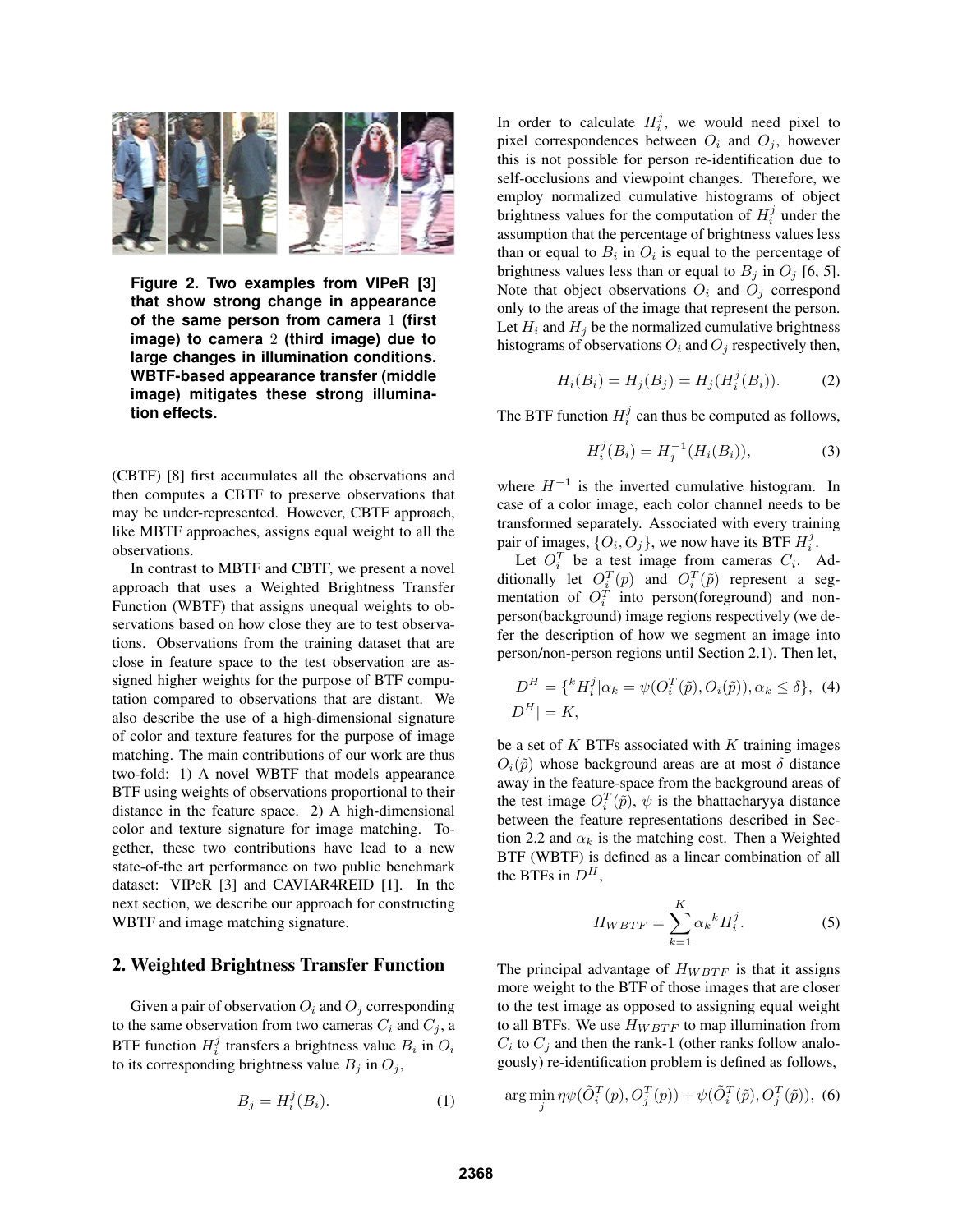

**Figure 3. Two examples of segmenting an image into non-person (second image) and person (third image) regions.**

where the two terms represent the matching cost for foreground and background of the transformed image  $\tilde{O}_i^T$  against all the test images  $O_j^T$ ,  $j = \{1, ..., N\}$  respectively and we use  $\eta = 3, K = 5$  for our experiments.

#### 2.1. Foreground and Background Estimation

In order to estimate foreground(person) and background(non-person) regions in an image, we over-segment it using Normalized Cuts [11] into  $S_i$ segments. We make the assumption that the person will be centered in an image and therefore, we initialize the foreground model  $(F^{S_i})$  using segments that lie in the center and correspondingly we use the segments at four image corners to initialize our background model. A binary label for all the remaining segments can then be determined as follows,

$$
\Delta = (1 - \eta) \frac{1}{E(S_i, F^{S_i})} + \eta \frac{1}{\rho(S_i, F^{S_i})},
$$

$$
P(S_i = F) = 1 \text{ if } \Delta \ge \epsilon, 0 \text{ otherwise,}
$$
 (7)

$$
P(S_i = B) = 1 - P(S_i = F), \t\t(8)
$$

where  $E(S_i, F^{S_i})$  and  $\rho(S_i, F^{S_i})$  are the minimum Euclidean and Bhattarcharya distance between the center of  $S_i$  and any of the segments that lie in the foreground model  $F^{S_i}$  and between their color histograms respectively. We use a 10-dimensional histogram per color channel and  $\eta = 0.15$  for all our experiments.

#### 2.2. Image Representation and Matching

We use a mixture of low-level color and texture features similar to [4, 12] as our feature representation. Specifically, we divide an image into fifteen horizontal stripes. For each stripe, we compute a 20-dimensional histogram of RGB, HSV, and YCbCr color features. Additionally, we also compute a 405-dimensional HOG feature histogram for each of the RGB color channels for each stripe. Each image, is thus, represented using a 12 channel high dimensional feature vector (20925 dimensions), where each channel is obtained by concatenating features across all stripes. During image matching,  $\psi$ () computes an average of 12 bhattacharyya distances between the channels of two images.

# 3. Experimental Results

We have tested our approach on the two most difficult public benchmark datasets available for testing re-identification: VIPER and CAVIAR4REID. Reidentification performance is measured using the cumulative matching characteristic (CMC) curve which represents the expectation of finding the correct match in the top  $n$  matches. So, a top  $r$  matching rate indicates the percentage of images correctly identified in the top  $r$  from a dataset of  $p$  test images. In our experiments, we use an average of 10 trials to report CMC rates.

# 3.1. Datasets: VIPeR and CAVIAR for re-id



**Figure 4. From left to right: (a) CMC curve for VIPeR at p=**316 **comparing WBTF and PRDC [12] (b) CMC curve for VIPeR at p=**532 **comparing WBTF and PRDC [12] (c) Comparison of WBTF against CPS [1] and SDALF [2] on the CAVIAR4REID database [1].**

VIPeR dataset contains 632 corresponding pairs of images of pedestrians from different viewpoints, illumination and posture conditions [3]. Each image in the dataset is of  $48 \times 128$  size. CAVIAR4REID [1] contains 72 different individuals in the database, with image sizes ranging from  $17 \times 39$  to  $72 \times 144$ , with low image resolution being the primary challenge for reidentification. Table 1 and Figures 4 (a, b) presents the results of our approach on VIPeR dataset as compared against several existing state-of-the art approaches. It can be observed that our approach outperforms all the existing literature that we have tested against. Moreover, the improvement from the previous benchmark becomes more marked as the number of training samples decreases from  $316(p=316, p)$  is number of test im-